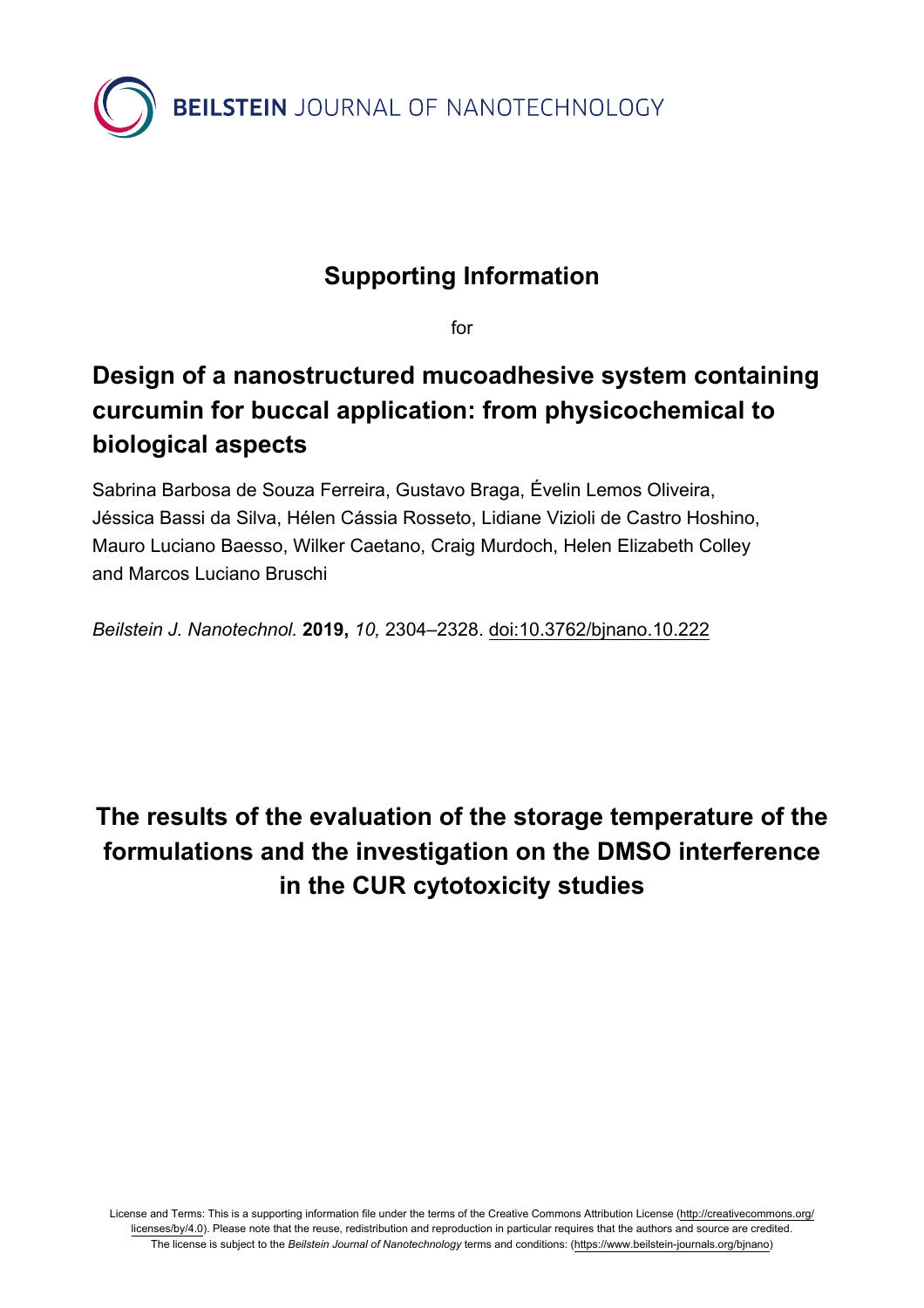### **Evaluation of storage temperature of formulations**

In order to confirm the best incorporation method described previously and storage temperature for CUR systems. The gels were prepared and 25 °C and their physical characteristics (appearance and phase separation) were evaluated after 15 days.

The formulations containing C974P before and after pH adjustment are shown in Figure

S1.



**Figure S1:** Binary polymeric systems containing 15% (w/w) P407, 0.25% (w/w) C974P and 0.1% CUR. Each photo represents the systems prepared by solid dispersion and stored at 25 °C, before (A) and after (B) pH adjustment and after 15 days of storage (C).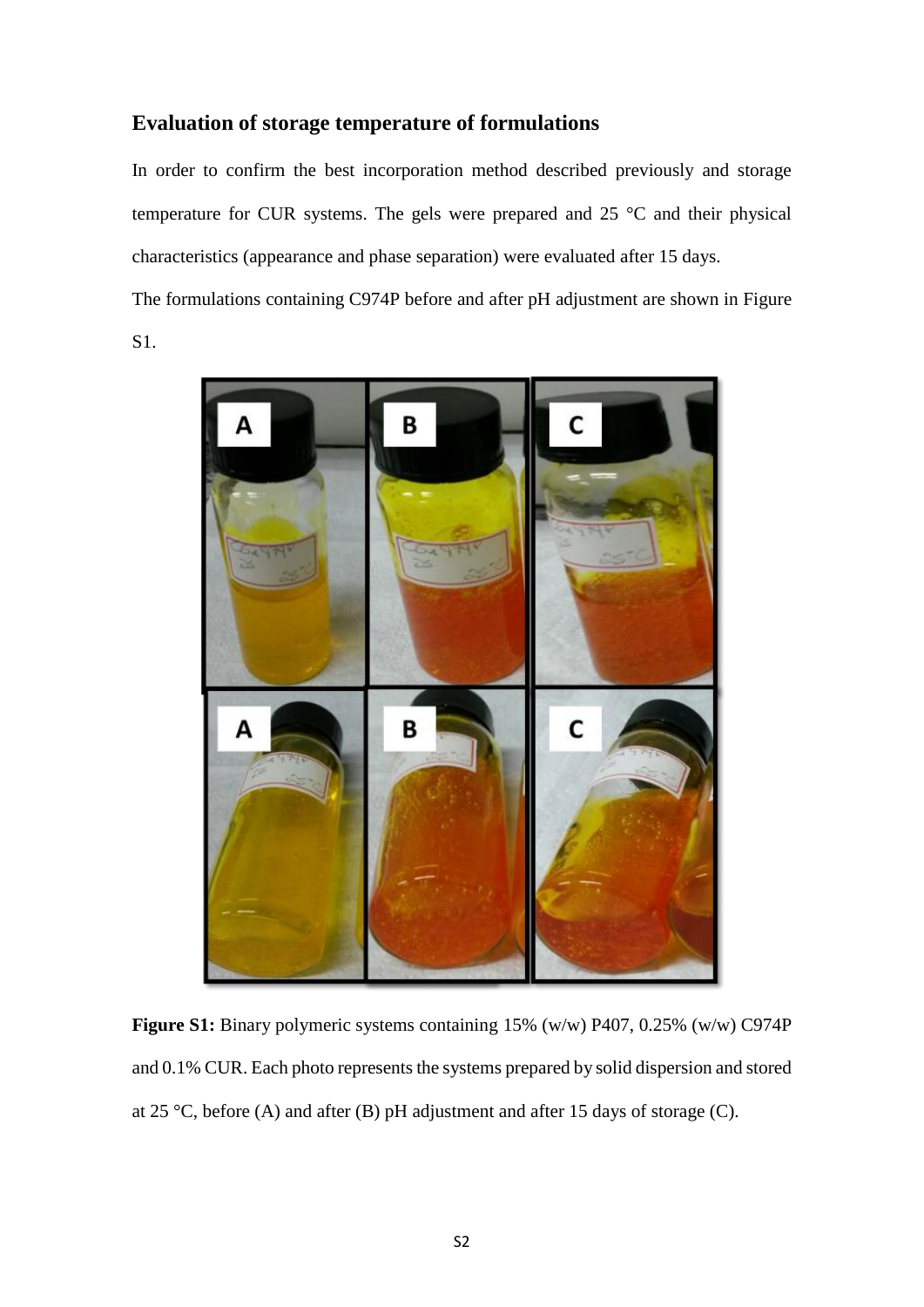Alterations in the colour of the preparations before and after pH adjustment can be explained by the  $pK_a$  proximity of CUR (Figure S1) with some reports in the literature of CUR with  $pK_a$  values around 8, 9 and 10 [1]. After the pH adjustment, the formulations displayed higher viscosity and the presence of air bubbles, due to the cross-linking of C974P [2].

These preparations were stored for 15 days at 5 and 25 °C and, after this time, the systems did not display differences in their appearance and there was no evidence of CUR precipitation, which proves that the system is physically stable for 15 days (Figure S1).

# **Investigation about the DMSO interference in the CUR cytotoxicity studies**

In order to eliminate the interference of DMSO in the cytotoxicity of CUR and enable the solubility of the drug, the cytotoxicity of DMSO against Cal27, FaDu and FNB6 was investigated. Initially,  $2 \times 10^5$  cells were seed and cultivated until confluence in each well of a 96-well plate. After overnight culture, the increasing dilutions of DMSO in medium were added with final concentration of  $0.1, 0.2, 0.5, 1, 2, 5, 10$  and  $20\%$  (v/v) for 24 hours and along with a media only the negative control was media and cells. Subsequently, the media with DMSO was aspirated, cells were washed with buffer PBS (three times) and 200 µL media was added to each well. After a further 24 hours of incubation, 0.5 mg/mL MTT (Sigma, Poole Dorset, UK) solution was added to the cells, which were incubated for 1 hour at 37 °C. Finally, the solution was removed, and acidified isopropanol was added to solubilise blue formazan crystals. The absorbance was measured in a plate reader at 570 nm, with 620 nm reference correction.

CUR is a drug with strong hydrophobicity and light sensitive, as well as, susceptible to pH changes. In this sense, it is necessary to increase bioavailability by incorporating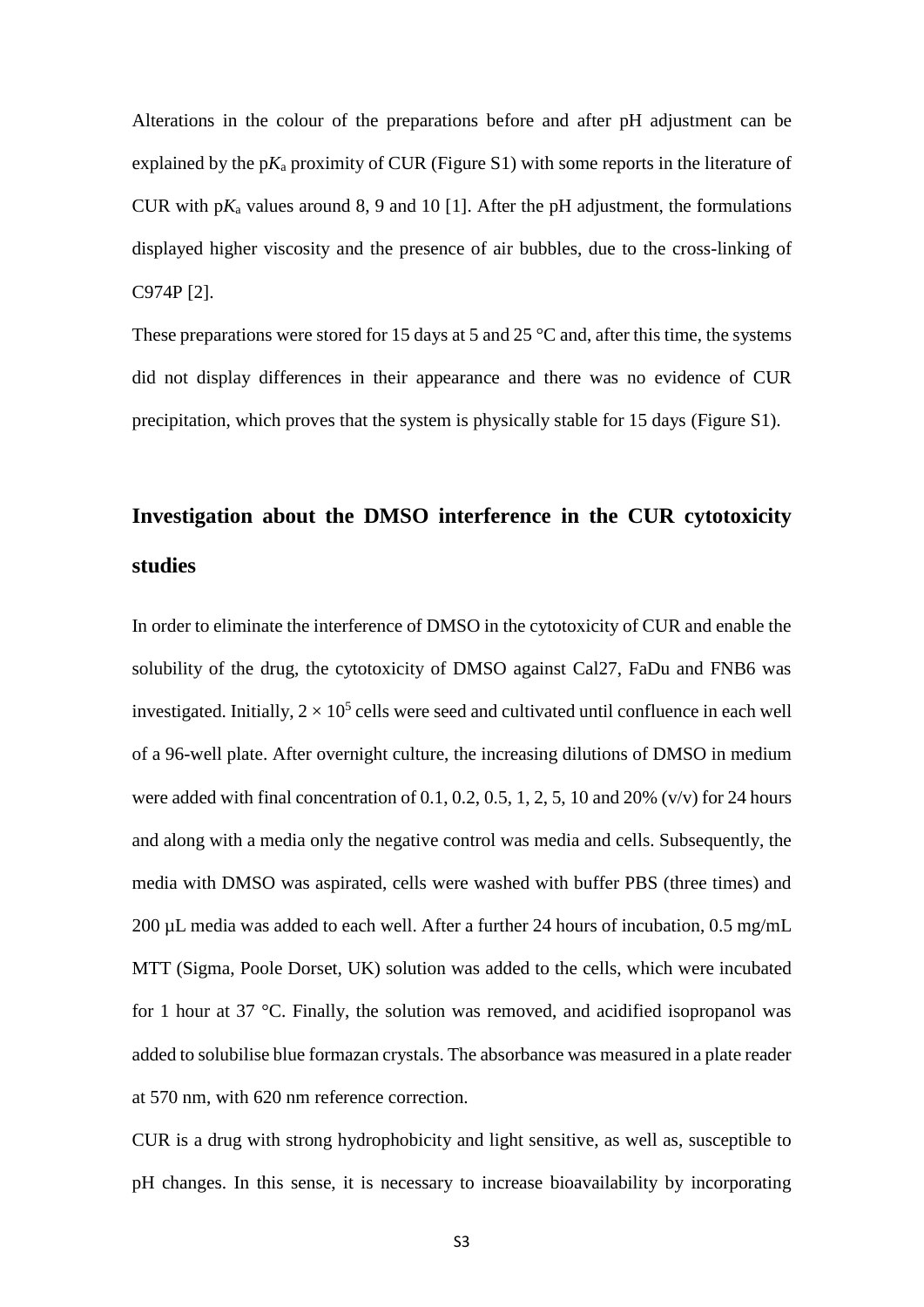compounds in the formulations to protect the drug, release the drug in a controlledmanner and at the same time does not interfere or decrease its biological activity [3]. Cytotoxicity tests were carried out with free drug, CUR-gel and gel without CUR, in order to evaluate the effect of the drug activity in cancerous and healthy cells, as well as, to investigate if the formulation without the drug killed the cells, hence representing a biocompatibility assay. To investigate the cytotoxicity of the free CUR, it was necessary to solubilise the drug in a solvent to increase its bioavailability yet at the same time would not interfere in the viability of the tested cell lines. Among them, dimethyl-sulfoxide (DMSO) [4-9] and ethanol 96% [10] have been reported to commonly solubilise CUR. Considering that the cell lines would be incubated with the drug for 24 hours in an incubator at 37 °C and the volatility of ethanol, this solvent would evaporate and consequently, the drug would precipitate and decrease the bioavailability of CUR to exert it biological activity; thus this solvent was not used to solubilise CUR. DMSO does not display volatility and would promote CUR solubility. Thus, it was the solvent chosen for the tests. However, this solvent has shown high toxicity for cells depending on the concentration of DMSO and metabolism of each cell line [11,12]. In general, 1% DMSO is used to solubilise hydrophobic drugs [13]. In this sense, the cytotoxicity was performed by the MTT assay in Cal27, FaDu and FNB6, where DMSO was diluted in the media  $(0.1, 0.25, 0.5, 1, 2, 5, 10, \text{ and } 20\%$ , v/v). In order to elucidate the DMSO concentrations that could solubilise CUR yet would not reduce the viability of the cells. Dose-response graphs of to determine the  $IC_{50}$  are displayed in Figure S2.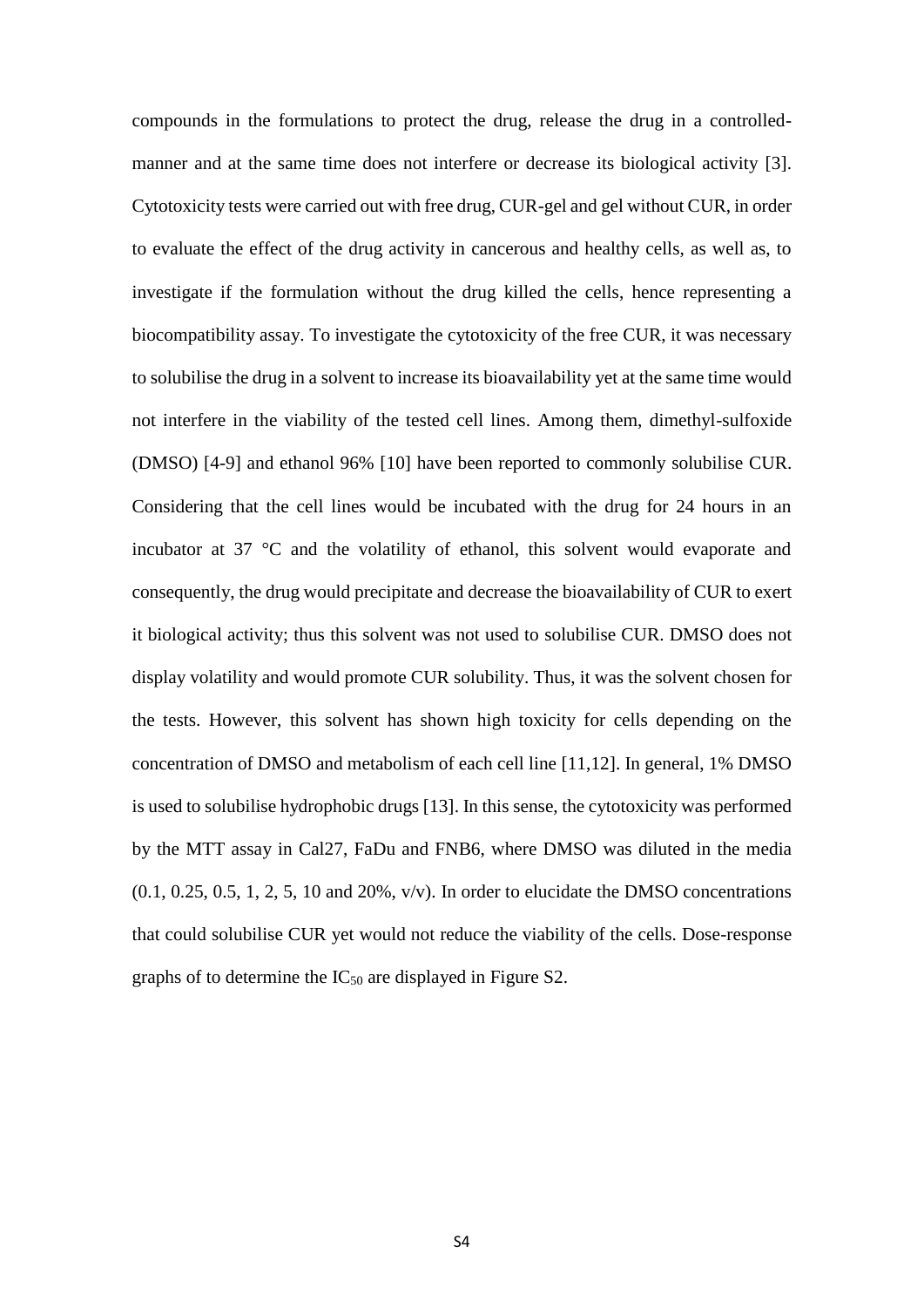

**Figure S2:** IC<sub>50</sub> graphs of DMSO concentrations in cell lines: FaDu (A), Cal27 (B) and FNB6 (C).

FaDu cells were most resistant to the range of DMSO concentrations tested, where concentrations higher than 2% displayed a decrease in the cell viability with an  $IC_{50}$  of 3.2%. On the other hand, the other cell lines were more susceptible to the solvent with IC<sub>50</sub> of 1.45% and 1.51% for Cal27 and FNB6, respectively, and were 100% viable in concentrations around 0.25% (V/V) DMSO. Considering that the higher concentration of CUR tested in the cells was 240 µM, the concentration of DMSO tested was 0.00624% (v/v) and, therefore, this solvent did not affect the viability of the cells.

#### **References**

- 1. Tonnesen, H.H.; Másson, M.;Loftsson, T. *Int. J. Pharm.* **2002**, 244, 127-135. doi[:10.1016/S0378-5173\(02\)00323-X](https://doi.org/10.1016/S0378-5173(02)00323-X)
- 2. De Souza Ferreira, S. B.; Da Silva, J. B.; Junqueira, M.V.; Borghi-Pangoni, F.B.; Gomes, R.G.; Bruschi, M.L.*J. Mech. Behav. Biomed. Mater.* **2017**, *74, 142-153*. doi:10.1016/j.jmbbm.2017.05.040
- 3. de Souza Ferreira, S. B.; Bruschi, M. L. *Ther. Deliv.* **2019**, *10*, 83–86. doi:10.4155/tde-2018-0075
- 4. de Campos, P. S.; Matte, B. F.; Diel, L. F.; Jesus, L. H.; Bernardi, L.; Alves, A. M.; Rados, P. V.; Lamers, M. L. *Phyther. Res.* **2017**, *31*, 1433–1440.